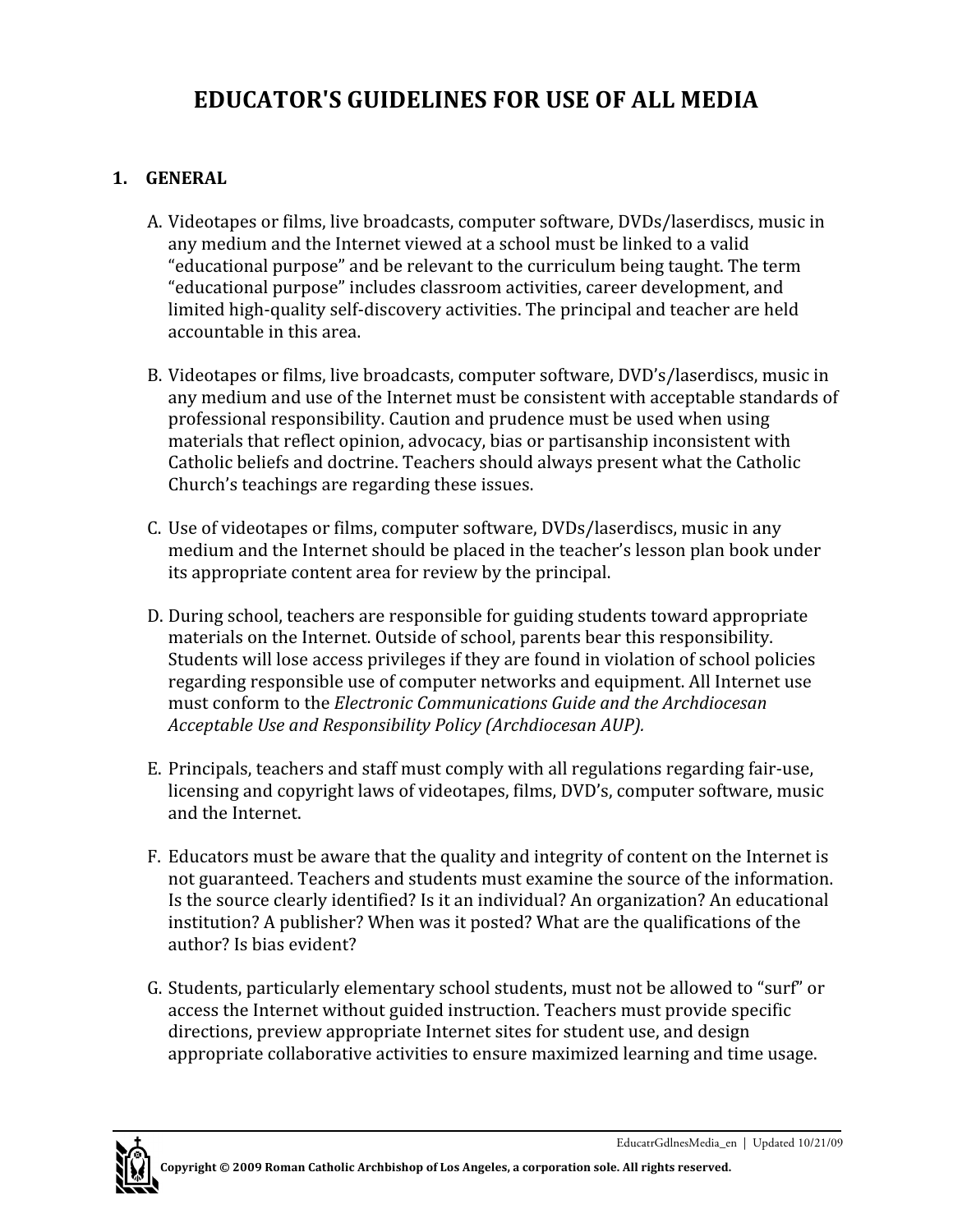H. Before allowing any minor to access the Internet on school communications devices, the responsible adult must check to insure that filtering of prohibited materials is enabled. All obscene materials, child pornography or materials that are otherwise harmful to minors or in violation of the Internet access policy must be blocked. See Archdiocesan AUP.

### **II. RATED AND UNRATED VIDEOS, DVD'S, FILMS AND MUSIC**

- A. All videotapes, DVD's, films and music are to be previewed in their entirety by the teacher before being used with the students.
- B. Secondary schools are allowed to show G, PG, PG 13 movies, but not R or NC‐17 rated movies. From time to time, exceptions are made for educationally relevant films with R rating for junior and senior classes, as long as parental consent forms have been received. Please use proper discretion on these matters.
- C. Elementary schools are allowed to show G and PG movies only.
- Note ‐ The teacher or principal should view or listen to any unrated material for its relevancy to the curriculum and appropriateness for the age and maturity level for the students being taught.

# **III. PARENTAL APPROVAL**

- A. Parental permission must be obtained when an educationally relevant R rated film or video is to be viewed by the class (juniors and seniors only).
- B. When the principal or teacher is aware that a video film, computer software, DVD, laserdisc, music or use of the Internet might be considered controversial, parents should be offered the opportunity to preview the materials and parental approval is required.
- C The teacher should make alternative assignments available to students when the student is uncomfortable viewing the material presented or the parent objects to the material being viewed or heard by his or her child.
- D. A *Parental Permission for Child to View Media* should be obtained before a student is allowed access to the school's computer network system. Likewise, written parental consent shall be required before any student is given direct, hands‐on access to the Internet or to electronic mail.
- E. Student pictures or work may not be posted on the school's web without the student's agreement and written consent from the parent.